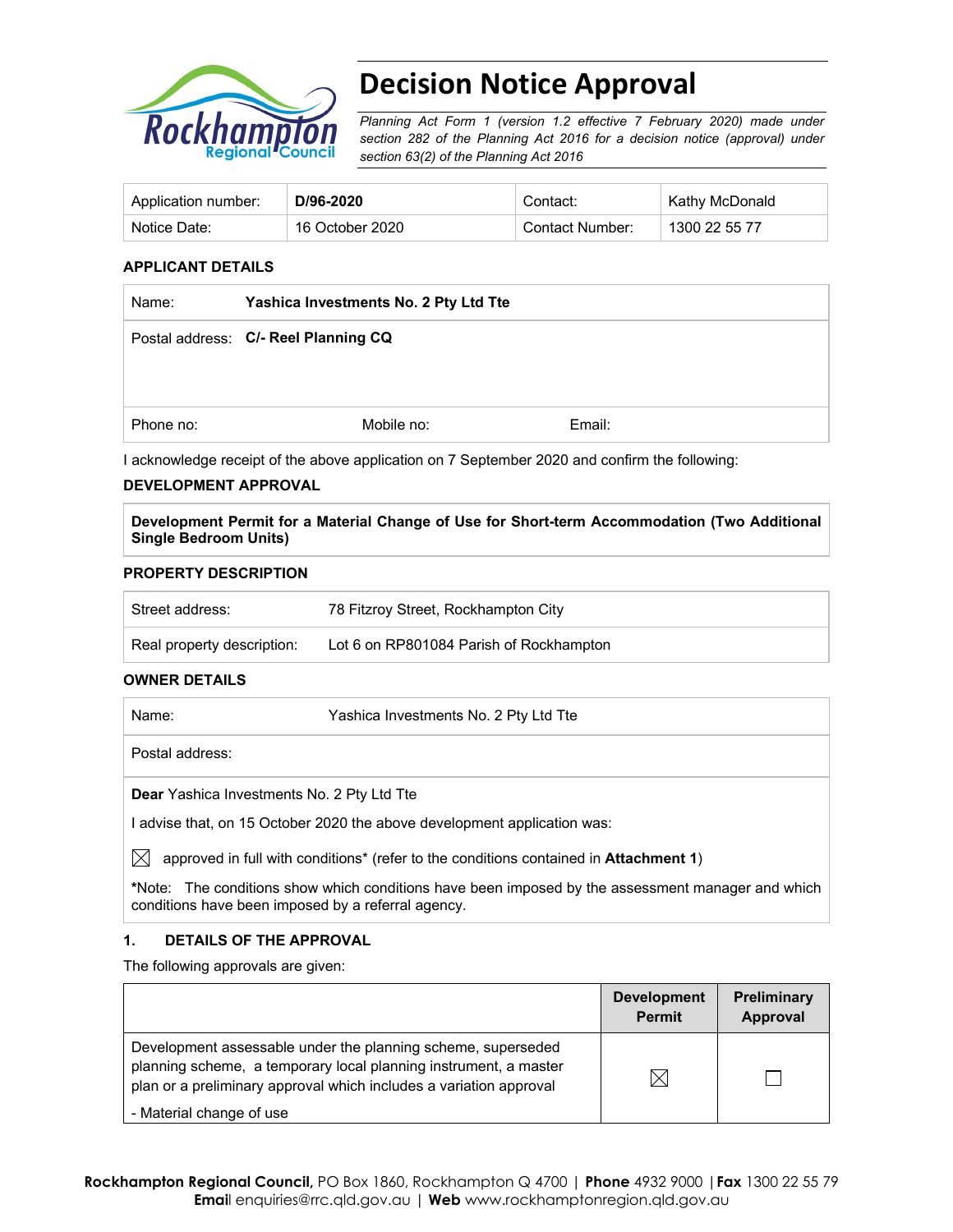## **2. CONDITIONS**

This approval is subject to the conditions in Attachment 1.

### **3. FURTHER DEVELOPMENT PERMITS REQUIRED**

Please be advised that the following development permits are required to be obtained before the development can be carried out:

| Type of development permit required | Subject of the required development permit |
|-------------------------------------|--------------------------------------------|
| Building Works                      |                                            |
| <b>Plumbing and Drainage Works</b>  |                                            |

## **4. REFERRAL AGENCIES**

The following Referral Agencies were activated by this application.

| For an application involving                                                                                                                                                                                                                                                                                                                                                                                                                                            | Name of                                                                                                                                                                                  | Role of       | <b>Contact Details</b>                                                                                                                                                                                                                                               |  |  |
|-------------------------------------------------------------------------------------------------------------------------------------------------------------------------------------------------------------------------------------------------------------------------------------------------------------------------------------------------------------------------------------------------------------------------------------------------------------------------|------------------------------------------------------------------------------------------------------------------------------------------------------------------------------------------|---------------|----------------------------------------------------------------------------------------------------------------------------------------------------------------------------------------------------------------------------------------------------------------------|--|--|
|                                                                                                                                                                                                                                                                                                                                                                                                                                                                         | agency                                                                                                                                                                                   | <b>Agency</b> |                                                                                                                                                                                                                                                                      |  |  |
| STATE TRANSPORT INFRASTRUCTURE (State Transport Corridors and Future State Transport<br>Corridors)                                                                                                                                                                                                                                                                                                                                                                      |                                                                                                                                                                                          |               |                                                                                                                                                                                                                                                                      |  |  |
| Schedule 10, Part 9, Division 4, Subdivision 2, Table 4 – Material change of use of premises near a State<br>transport corridor or that is a future State transport corridor                                                                                                                                                                                                                                                                                            |                                                                                                                                                                                          |               |                                                                                                                                                                                                                                                                      |  |  |
| Development application for a material<br>change of use, other than an excluded<br>material change of use, that is assessable<br>development under a local categorising<br>instrument, if all or part of the premises-<br>(a) are within 25m of a State transport<br>corridor; or<br>(b) are a future State transport corridor; or<br>$(c)$ are-<br>(i) adjacent to a road that intersects with a<br>State-controlled road; and<br>(ii) within 100m of the intersection | The chief<br>executive of<br>the<br>department in<br>which the<br>Planning<br>Act 2016 is<br>administered:<br>Department of<br><b>State</b><br>Development,<br>Tourism and<br>Innovation | Concurrence   | In person:<br>Level 2, 209 Bolsover<br>Street, Rockhampton<br>City<br>Online lodgement using<br>MyDAS2:<br>https://prod2.dev-<br>assess.qld.gov.au/suite/<br>Email:<br>RockhamptonSARA@ds<br>dmip.qld.gov.au<br>Postal:<br><b>PO Box 113</b><br>Rockhampton Qld 4700 |  |  |

## **5. THE APPROVED PLANS**

**The approved development must be completed and maintained generally in accordance with the approved drawings and documents:** 

| <b>Drawing/report title</b>  | <b>Prepared by</b>    | Date           | <b>Reference</b><br>number | Rev |
|------------------------------|-----------------------|----------------|----------------------------|-----|
| <b>Existing Ground Floor</b> | Design + architecture | 24 August 2020 | SK-001                     | 4   |
| Proposed First Floor         | Design + architecture | 24 August 2020 | SK-002                     | 4   |
| <b>Existing First Floor</b>  | Design + architecture | 24 August 2020 | SK-003                     | 4   |
| Proposed First Floor         | Design + architecture | 24 August 2020 | SK-004                     | 4   |

## **6. CURRENCY PERIOD FOR THE APPROVAL (s.85 of the** *Planning Act***)**

The standard currency periods stated in section 85 of *Planning Act 2016* apply to each aspect of development in this approval, if not stated in the conditions of approval attached.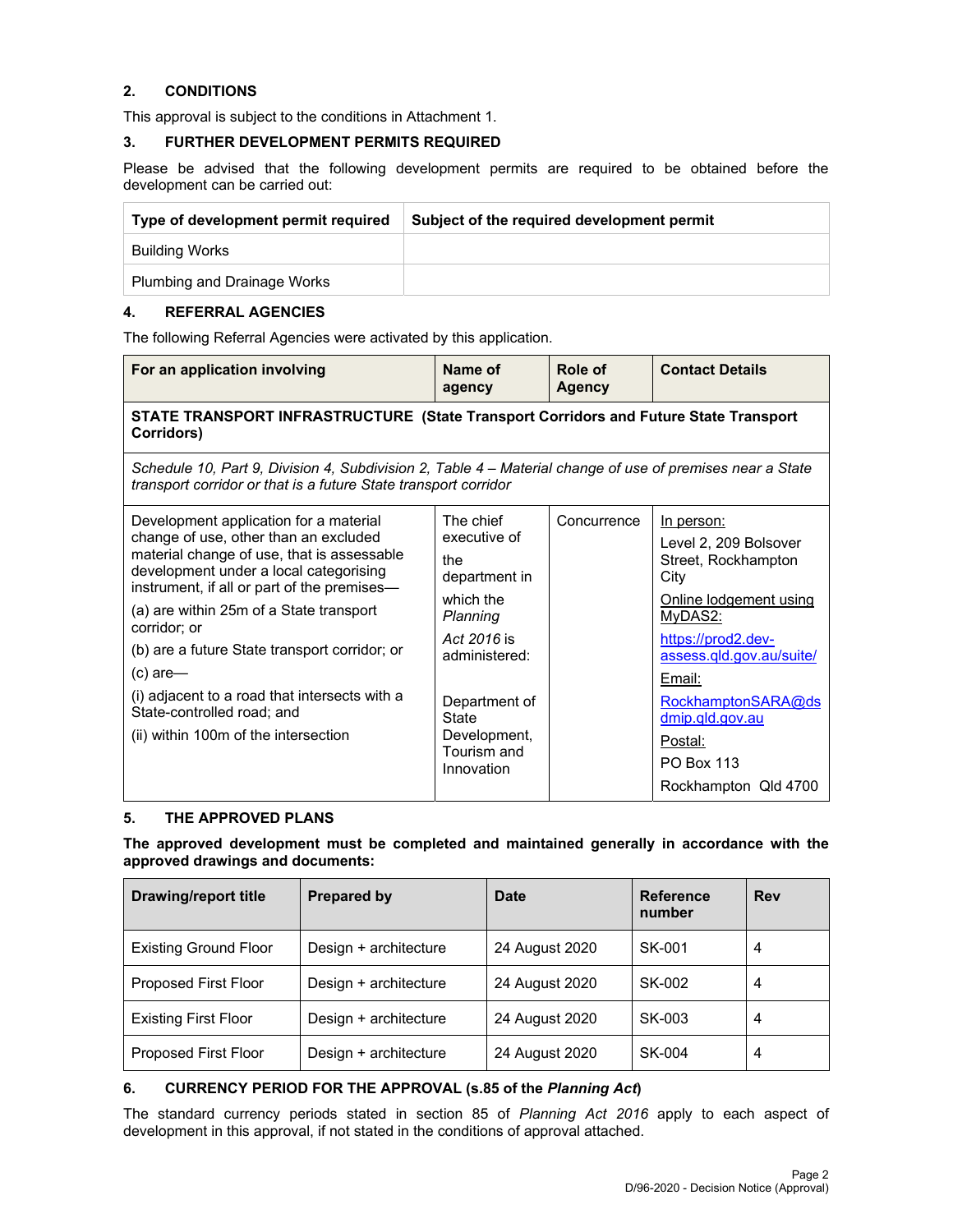## **7. STATEMENT OF REASONS**

| Description of the<br>development                  | The proposed development is for a Material Change of Use for Short-term<br>Accommodation (Two (2) Additional Single Bedroom Units)                                                                                                                                                   |                                                                                                                                                                                                                                                                                                                                                               |  |  |
|----------------------------------------------------|--------------------------------------------------------------------------------------------------------------------------------------------------------------------------------------------------------------------------------------------------------------------------------------|---------------------------------------------------------------------------------------------------------------------------------------------------------------------------------------------------------------------------------------------------------------------------------------------------------------------------------------------------------------|--|--|
| <b>Reasons for Decision</b>                        | a)                                                                                                                                                                                                                                                                                   | Assessment of the development against the relevant zone purpose,<br>planning scheme codes and planning scheme policies demonstrates<br>that the proposed development will not cause significant adverse<br>impacts on the surrounding natural environment, built environment and<br>infrastructure, community facilities, or local character and amenity; and |  |  |
|                                                    | On balance, the application should be approved because the<br>b)<br>circumstances favour Council exercising its discretion to approve the<br>application even though the development does not comply with an<br>aspect of the assessment benchmarks.                                 |                                                                                                                                                                                                                                                                                                                                                               |  |  |
| Assessment<br><b>Benchmarks</b>                    | benchmarks:                                                                                                                                                                                                                                                                          | The proposed development was assessed against the following assessment                                                                                                                                                                                                                                                                                        |  |  |
|                                                    | $\bullet$                                                                                                                                                                                                                                                                            | Low-Medium Density Residential Zone Code;                                                                                                                                                                                                                                                                                                                     |  |  |
|                                                    | Access, Parking and Transport Code;<br>٠                                                                                                                                                                                                                                             |                                                                                                                                                                                                                                                                                                                                                               |  |  |
|                                                    | Landscape Code;<br>٠                                                                                                                                                                                                                                                                 |                                                                                                                                                                                                                                                                                                                                                               |  |  |
|                                                    | Stormwater Management Code;<br>٠                                                                                                                                                                                                                                                     |                                                                                                                                                                                                                                                                                                                                                               |  |  |
|                                                    | Waste Management Code;<br>٠                                                                                                                                                                                                                                                          |                                                                                                                                                                                                                                                                                                                                                               |  |  |
|                                                    | Water and Sewer Code;<br>$\bullet$                                                                                                                                                                                                                                                   |                                                                                                                                                                                                                                                                                                                                                               |  |  |
|                                                    | ٠                                                                                                                                                                                                                                                                                    | Acid Sulfate Soils Overlay Code;                                                                                                                                                                                                                                                                                                                              |  |  |
|                                                    | Airport Environs Overlay Code; and<br>٠                                                                                                                                                                                                                                              |                                                                                                                                                                                                                                                                                                                                                               |  |  |
|                                                    | Transport Noise Overlay Code.<br>٠                                                                                                                                                                                                                                                   |                                                                                                                                                                                                                                                                                                                                                               |  |  |
| <b>Compliance with</b><br>assessment<br>benchmarks |                                                                                                                                                                                                                                                                                      | The development was assessed against all of the assessment benchmarks<br>listed above and complies with all of these with the exception listed below.                                                                                                                                                                                                         |  |  |
|                                                    | <b>Assessment</b><br><b>Benchmark</b>                                                                                                                                                                                                                                                | Reasons for the<br>despite<br>approval<br>non-<br>compliance with benchmark                                                                                                                                                                                                                                                                                   |  |  |
|                                                    | There will be no change in the operation of the<br>Low-Medium Density<br><b>Residential Zone Code</b><br>business which is an established motel and will<br>continue to provide short-term accommodation for<br>PO <sub>8</sub><br>short periods of time to tourists and travellers. |                                                                                                                                                                                                                                                                                                                                                               |  |  |
|                                                    |                                                                                                                                                                                                                                                                                      | Therefore, the proposal is considered to achieve<br>the performance outcome.                                                                                                                                                                                                                                                                                  |  |  |
| <b>Matters prescribed by</b>                       | The State Planning Policy 2017;<br>$\bullet$                                                                                                                                                                                                                                         |                                                                                                                                                                                                                                                                                                                                                               |  |  |
| regulation                                         | The Central Queensland Regional Plan 2013;<br>$\bullet$                                                                                                                                                                                                                              |                                                                                                                                                                                                                                                                                                                                                               |  |  |
|                                                    | The Rockhampton Region Planning Scheme 2015 (version 2.1); and<br>$\bullet$                                                                                                                                                                                                          |                                                                                                                                                                                                                                                                                                                                                               |  |  |
|                                                    | The common material, being the material submitted with the application.<br>٠                                                                                                                                                                                                         |                                                                                                                                                                                                                                                                                                                                                               |  |  |

## **8. APPEAL RIGHTS**

The rights of an applicant to appeal to a tribunal or the Planning and Environment Court against a decision about a development application are set out in chapter 6, part 1 of the *Planning Act 2016*. There may also be a right to make an application for a declaration by a tribunal (see chapter 6, part 2 of the *Planning Act 2016).*

## *Appeal by an applicant*

An applicant for a development application may appeal to the Planning and Environment Court against the following: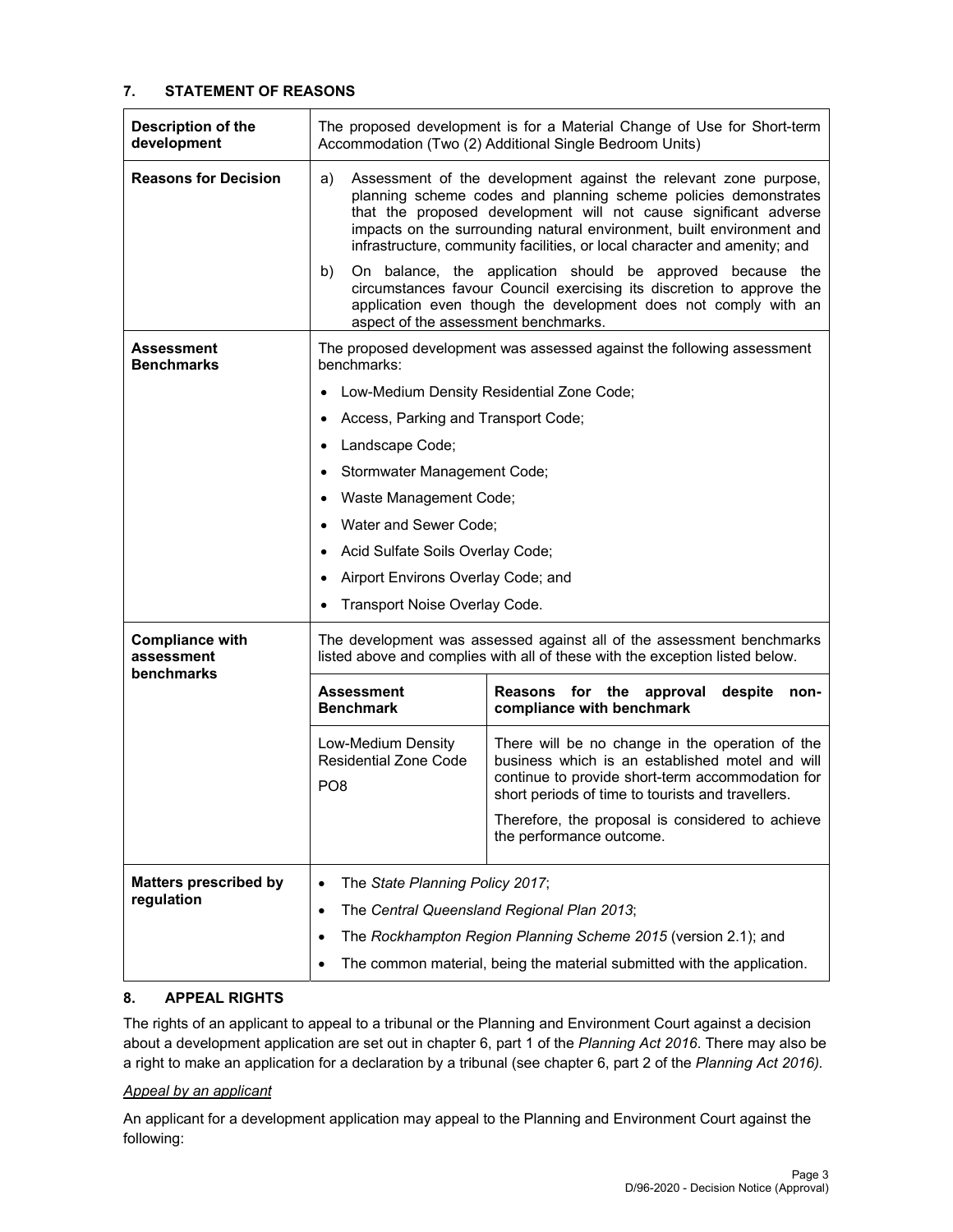- the refusal of all or part of the development application
- a provision of the development approval
- the decision to give a preliminary approval when a development permit was applied for
- a deemed refusal of the development application.

An applicant may also have a right to appeal to the Development tribunal. For more information, see schedule 1 of the *Planning Act 2016*.

The timeframes for starting an appeal in the Planning and Environment Court are set out in section 229 of the *Planning Act 2016*.

**Attachment 2** is an extract from the *Planning Act 2016* that sets out the applicant's appeal rights and the appeal rights of a submitter.

#### **9. WHEN THE DEVELOPMENT APPROVAL TAKES EFFECT**

This development approval takes effect:

From the time the decision notice is given – if there is no submitter and the applicant does not appeal the decision to the court.

Or

- When the submitter's appeal period ends – if there is a submitter and the applicant does not appeal the decision to the court.

Or

Subject to the decision of the court, when the appeal is finally decided  $-$  if an appeal is made to the court.

#### **10. ASSESSMENT MANAGER**

| Name: | Tarnya Fitzgibbon<br><b>COORDINATOR</b> | Signature: | Date: | 16 October 2020 |
|-------|-----------------------------------------|------------|-------|-----------------|
|       | <b>DEVELOPMENT ASSESSMENT</b>           |            |       |                 |

C/C Department of State Development, Tourism and Innovation - RockhamptonSARA@dsdmip.qld.gov.au

#### **Attachment 1 – Conditions of the approval**

*Part 1* **–** *Conditions imposed by the assessment manager [Note: where a condition is imposed about infrastructure under Chapter 4 of the Planning Act 2016, the relevant provision of the Act under which this condition was imposed must be specified.]*

#### *Part 2 – Conditions required by the referral agency response*

## **Attachment 2—Extract on appeal rights**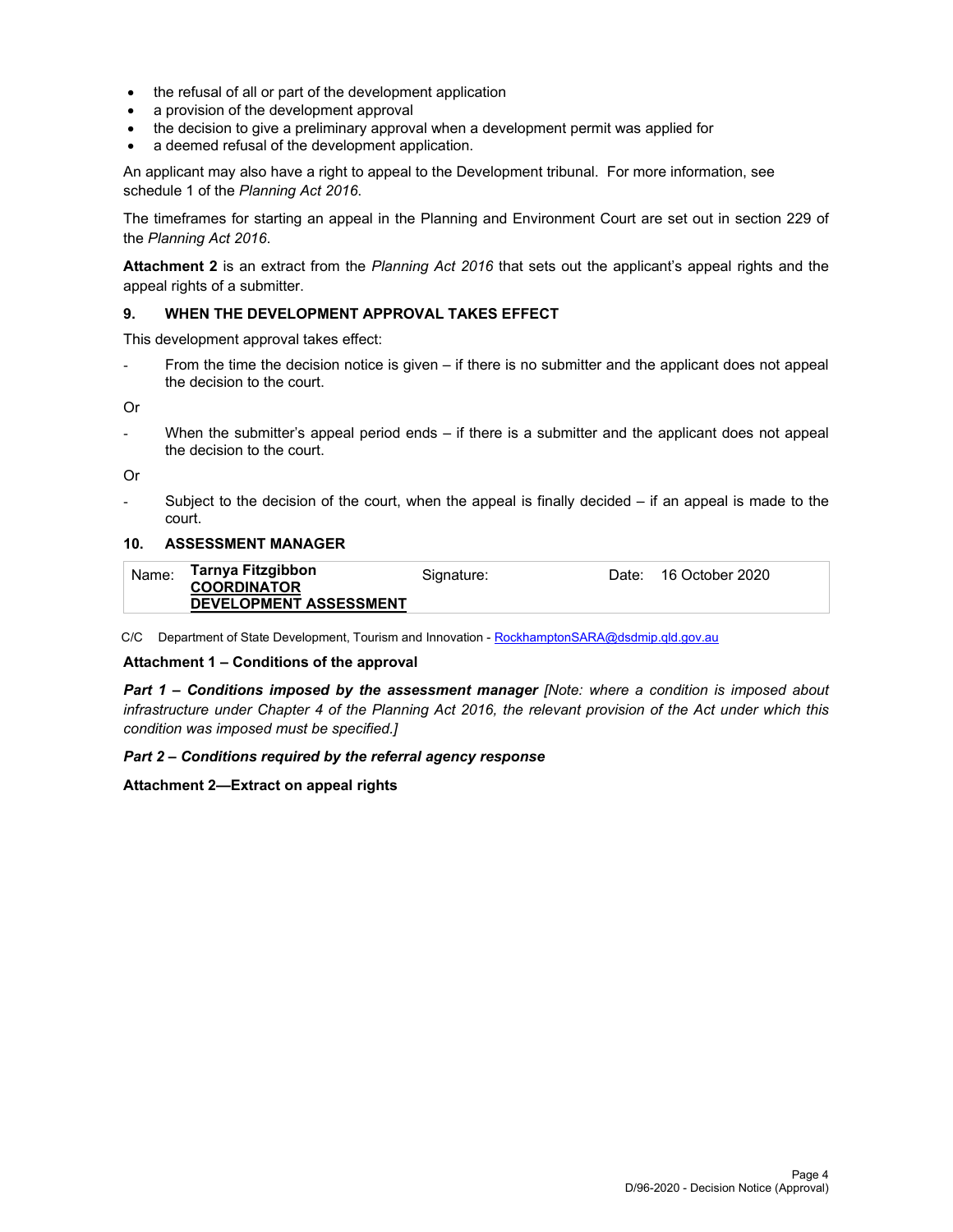

## **Attachment 1 – Part 1 Rockhampton Regional Council Conditions**

*Planning Act 2016* 

## **ADMINISTRATION**

- 1.1 The Developer and their employee, agent, contractor or invitee is responsible for ensuring compliance with the conditions of this development approval.
- 1.2 Where these Conditions refer to "Council" in relation to requiring Council to approve or to be satisfied as to any matter, or conferring on the Council a function, power or discretion, that role may be fulfilled in whole or in part by a delegate appointed for that purpose by the Council.
- 1.3 All conditions, works, or requirements of this development approval must be undertaken and completed:
	- 1.3.1 to Council's satisfaction;
	- 1.3.2 at no cost to Council; and
	- 1.3.3 prior to the commencement of the use,

unless otherwise stated.

- 1.4 Infrastructure requirements of this development approval must be contributed to the relevant authorities, where applicable, at no cost to Council, prior to the commencement of the use, unless otherwise stated.
- 1.5 The following further Development Permits must be obtained prior to the commencement of any works associated with their purposes:
	- 1.5.1 Plumbing and Drainage Works; and
	- 1.5.2 Building Works.
- 1.6 All Development Permits for Plumbing and Drainage Works must be obtained prior to the issue of a Development Permit for Building Works.
- 1.7 All works must be designed, constructed and maintained in accordance with the relevant Council policies, guidelines and standards, unless otherwise stated.
- 1.8 All engineering drawings/specifications, design and construction works must be in accordance with the requirements of the relevant *Australian Standards* and must be approved, supervised and certified by a Registered Professional Engineer of Queensland.

## 2.0 APPROVED PLANS AND DOCUMENTS

2.1 The approved development must be completed and maintained generally in accordance with the approved plans and documents, except where amended by any condition of this development approval:

| Drawing/report title            | Prepared by           | Date           | Reference<br>number | Rev |
|---------------------------------|-----------------------|----------------|---------------------|-----|
| <b>Existing Ground</b><br>Floor | Design + architecture | 24 August 2020 | SK-001              | 4   |
| <b>Proposed First Floor</b>     | Design + architecture | 24 August 2020 | SK-002              | 4   |
| <b>Existing First Floor</b>     | Design + architecture | 24 August 2020 | SK-003              | 4   |
| <b>Proposed First Floor</b>     | Design + architecture | 24 August 2020 | <b>SK-004</b>       | 4   |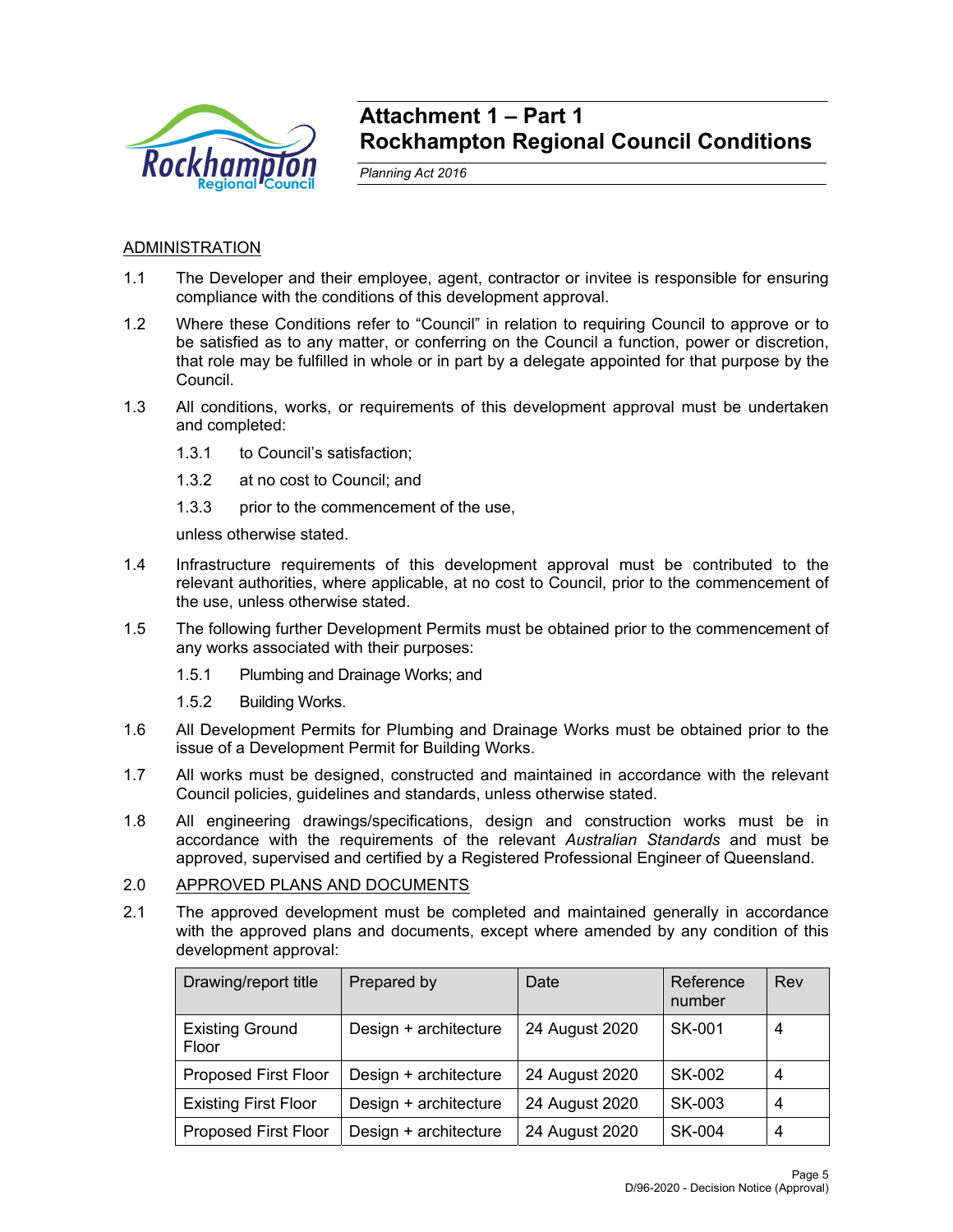- 2.2 Where there is any conflict between the conditions of this development approval and the details shown on the approved plans and documents, the conditions of this development approval must prevail.
- 2.3 Where conditions require the above plans or documents to be amended, the revised document(s) must be submitted for approval by Council prior to the submission of an application for a Development Permit for Building Works.

## 3.0 PLUMBING AND DRAINAGE WORKS

- 3.1 A Development Permit for Plumbing and Drainage Works must be obtained for the removal and/or demolition of any existing structure on the development site.
- 3.2 All internal plumbing and drainage works must be designed and constructed in accordance with the approved plans (refer to condition 2.1), *Capricorn Municipal Development Guidelines*, *Water Supply (Safety and Reliability) Act 2008, Plumbing and Drainage Act 2018*, Council's Plumbing and Drainage Policies and the provisions of a Development Permit for Plumbing and Drainage Works.
- 3.3 The development must be connected to Council's reticulated sewerage and water networks.
- 3.4 Alteration, disconnection or relocation of internal plumbing and sanitary drainage works associated with the existing building must be in accordance with regulated work under the *Plumbing and Drainage Act 2018* and Council's Plumbing and Drainage Policies.

## 4.0 BUILDING WORKS

- 4.1 A Development Permit for Building Works must be obtained for the removal and/or demolition of any existing structures and for proposed new structures on the development site.
- 4.2 Any lighting devices associated with the development, such as sensory lighting, must be positioned on the development site and shielded so as not to cause glare or other nuisance to nearby residents and motorists. Night lighting must be designed, constructed and operated in accordance with Australian Standard AS4282 "Control of the obtrusive effects of outdoor lighting".

## 5.0 ELECTRICITY

5.1 Electricity services must be provided to the development in accordance with the standards and requirements of the relevant service provider.

## 6.0 TELECOMMUNICATIONS

6.1 Telecommunication services must be provided to the development in accordance with the standards and requirements of the relevant service provider.

## 7.0 ASSET MANAGEMENT

- 7.1 Any alteration necessary to electricity, telephone, water mains, sewerage mains, and/or public utility installations resulting from the development or in connection with the development, must be undertaken and completed at no cost to Council.
- 7.2 Any damage to existing stormwater, water supply and sewerage infrastructure, kerb and channel, pathway or roadway (including removal of concrete slurry from public land and Council infrastructure), that occurs while any works are being carried out in association with this development approval must be repaired at full cost to the developer. This includes the reinstatement of any existing traffic signs or pavement markings that may have been removed or damaged.

## 8.0 OPERATING PROCEDURES

8.1 All construction materials, waste, waste skips, machinery and contractors' vehicles must be located and stored or parked within the development site. Storage of materials or parking of construction machinery or contractors' vehicles must not occur within Campbell Street, Fitzroy Street or Kent Lane.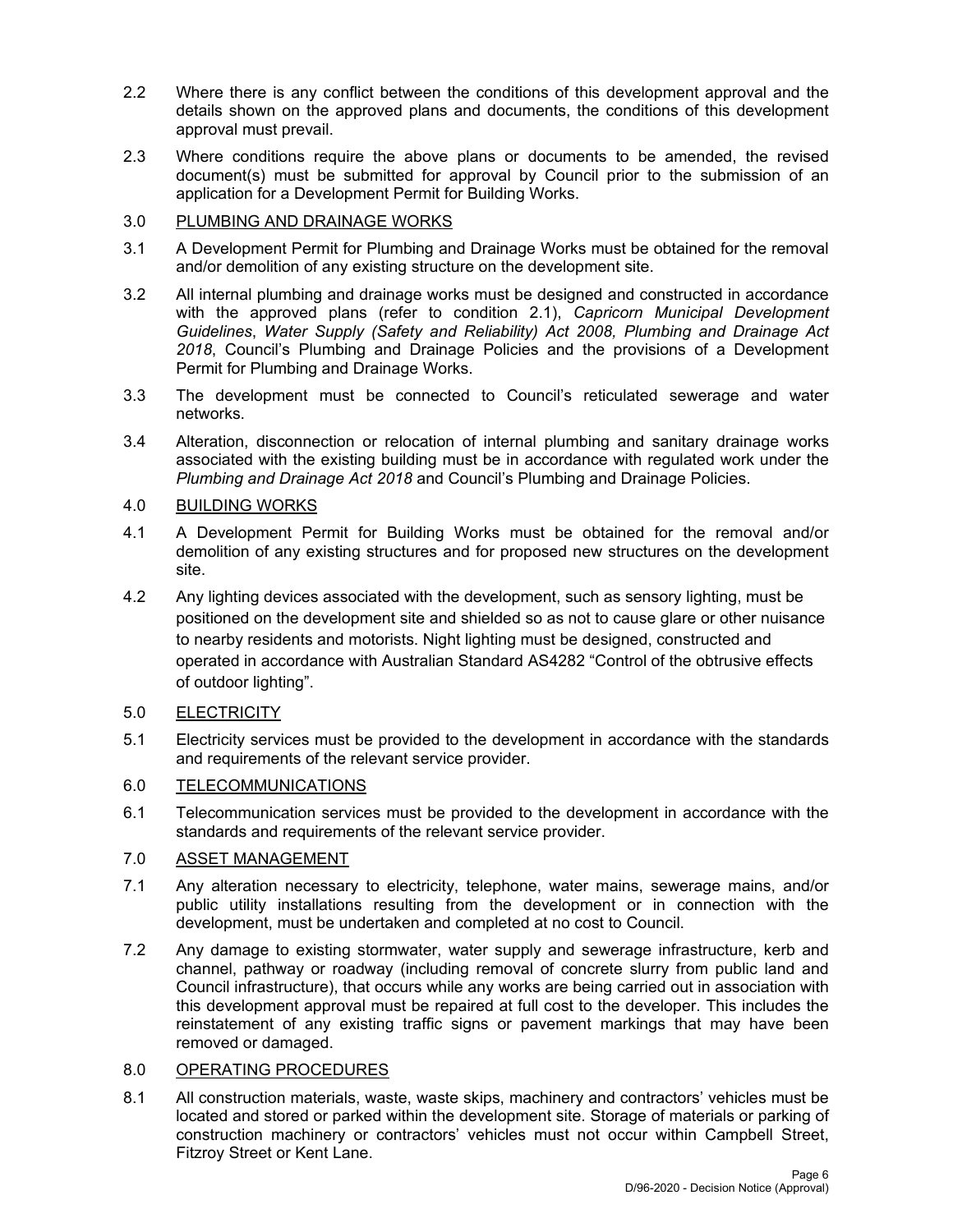## ADVISORY NOTES

## NOTE 1. Aboriginal Cultural Heritage

It is advised that under section 23 of the *Aboriginal Cultural Heritage Act 2003*, a person who carries out an activity must take all reasonable and practicable measures to ensure the activity does not harm Aboriginal cultural heritage (the "cultural heritage duty of care"). Maximum penalties for breaching the duty of care are listed in the Aboriginal cultural heritage legislation. The information on Aboriginal cultural heritage is available on the Department of Aboriginal and Torres Strait Islander Partnerships website www.datsip.qld.gov.au.

## NOTE 2. Asbestos Removal

Any demolition and/or removal works involving asbestos materials must be undertaken in accordance with the requirements of the *Work Health and Safety Act 2011* and *Public Health Act 2005*.

## NOTE 3. General Environmental Duty

General environmental duty under the *Environmental Protection Act 1994* prohibits unlawful environmental nuisance caused by noise, aerosols, particles, dust, ash, fumes, light, odour or smoke beyond the boundaries of the development site during all stages of the development including earthworks, construction and operation.

## NOTE 4. General Safety Of Public During Construction

The *Work Health and Safety Act 2011* and *Manual of Uniform Traffic Control Devices* must be complied with in carrying out any construction works, and to ensure safe traffic control and safe public access in respect of works being constructed on a road.

## NOTE 5. Infrastructure Charges Notice

This application is subject to infrastructure charges in accordance with Council policies. The charges are presented on an Infrastructure Charges Notice.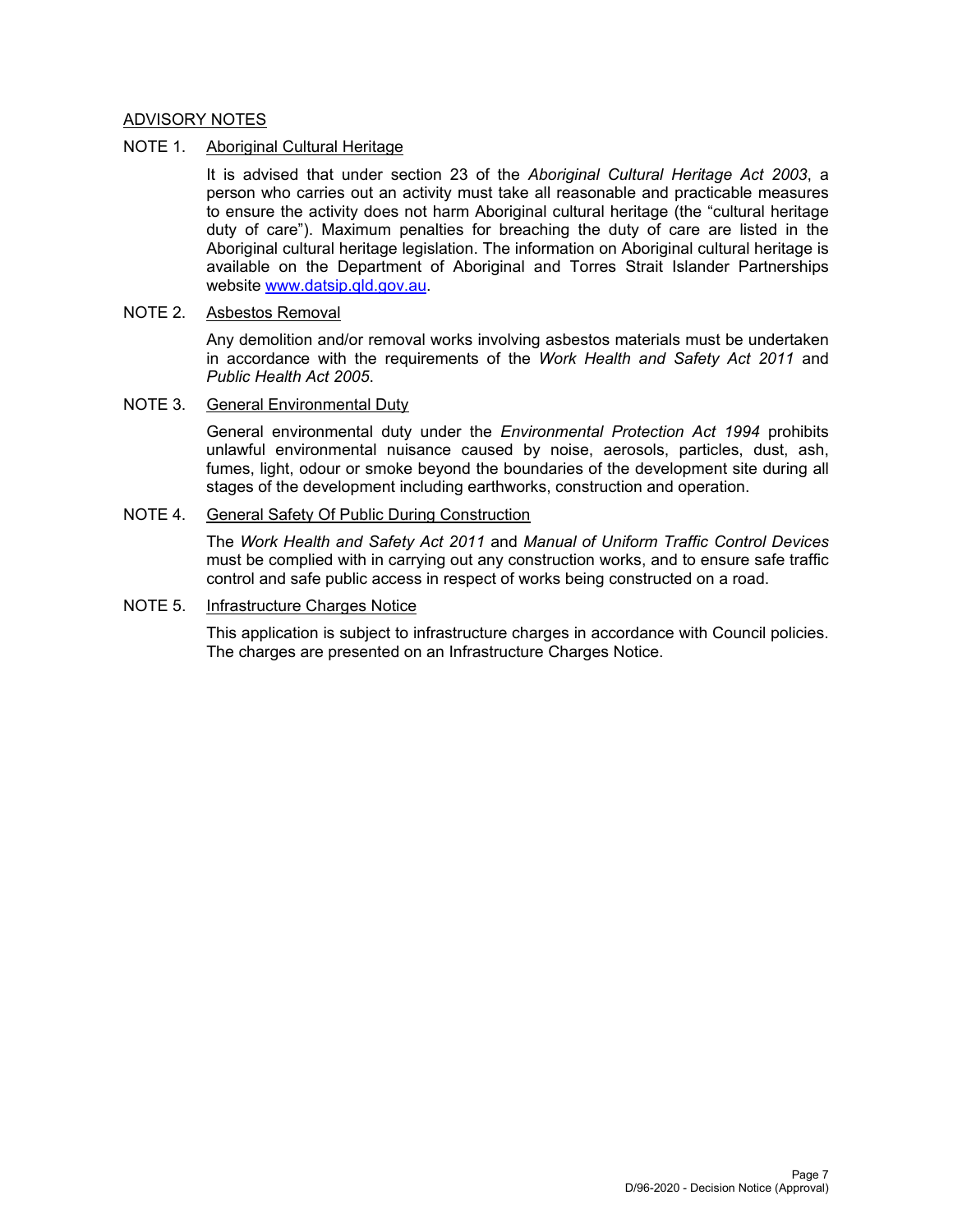

**Attachment 1 – Part 2 Referral Agency Conditions - Department of State Development, Tourism and Innovation** 

*Planning Act 2016*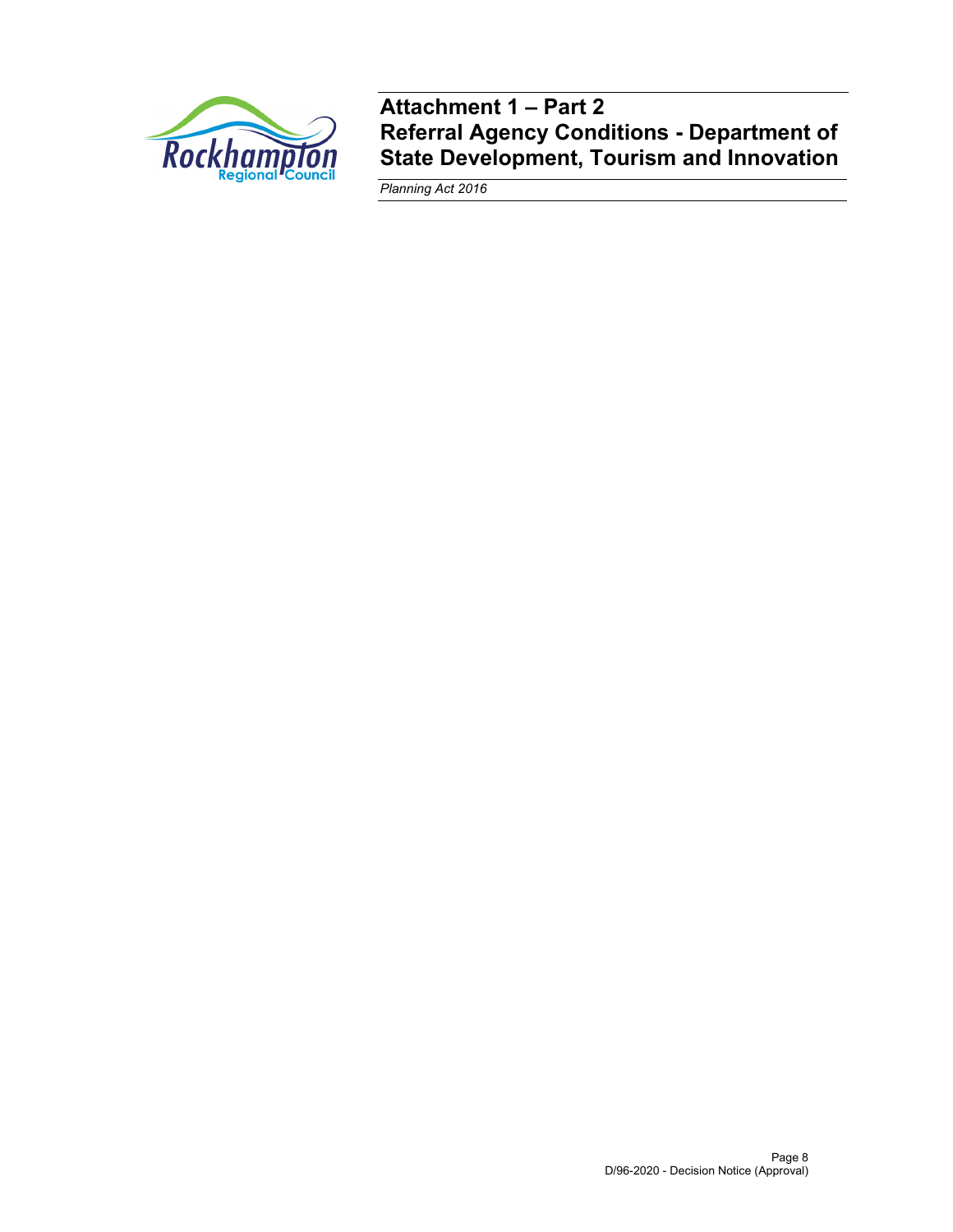

## **Attachment 2 - Appeal Rights**

*PLANNING ACT 2016*

The following is an extract from the *Planning Act 2016 (Chapter 6)*

## *Appeal rights*

#### *229 Appeals to tribunal or P&E Court*

- (1) Schedule 1 states—
	- (a) matters that may be appealed to— (i) either a tribunal or the P&E Court; or (ii) only a tribunal; or (iii) only the P&E Court; and
	- (b) the person—
		- (i) who may appeal a matter (the **appellant**); and
		- (ii) who is a respondent in an appeal of the matter; and (iii) who is a co-respondent in an appeal of the matter; and
		- (iv) who may elect to be a co-respondent in an appeal of the matter.
- (2) An appellant may start an appeal within the appeal period.
- (3) The **appeal period** is—
	- (a) for an appeal by a building advisory agency—10 business days after a decision notice for the decision is given to the agency or
	- (b) for an appeal against a deemed refusal—at any time after the deemed refusal happens; or
	- (c) for an appeal against a decision of the Minister, under chapter 7, part 4, to register premises or to renew the registration of premises—20 business days after a notice is published under section 269(3)(a) or (4); or
	- (d) for an appeal against an infrastructure charges notice— 20 business days after the infrastructure charges notice is given to the person; or
	- (e) for an appeal about a deemed approval of a development application for which a decision notice has not been given—30 business days after the applicant gives the deemed approval notice to the assessment manager; or
	- (f) for any other appeal—20 business days after a notice of the decision for the matter, including an enforcement notice, is given to the person.

#### Note—

See the P&E Court Act for the court's power to extend the appeal period.

- (4) Each respondent and co-respondent for an appeal may be heard in the appeal.
- (5) If an appeal is only about a referral agency's response, the assessment manager may apply to the tribunal or P&E Court to withdraw from the appeal.
- (6) To remove any doubt, it is declared that an appeal against an infrastructure charges notice must not be about— (a) the adopted charge itself; or
	- (b) for a decision about an offset or refund—
		- (i) the establishment cost of trunk infrastructure identified in a LGIP; or
		- (ii) the cost of infrastructure decided using the method
	- included in the local government's charges resolution.

#### **230 Notice of appeal**

- (1) An appellant starts an appeal by lodging, with the registrar of the tribunal or P&E Court, a notice of appeal that— (a) is in the approved form; and
	- (b) succinctly states the grounds of the appeal.
- (2) The notice of appeal must be accompanied by the required fee.
- (3) The appellant or, for an appeal to a tribunal, the registrar must, within the service period, give a copy of the notice of appeal to—
- (a) the respondent for the appeal; and
- (b) each co-respondent for the appeal; and
- (c) for an appeal about a development application under schedule 1, table 1, item 1—each principal submitter for the development application; and
- (d) for an appeal about a change application under schedule 1, table 1, item 2—each principal submitter for the change application; and
- (e) each person who may elect to become a co-respondent for the appeal, other than an eligible submitter who is not a principal submitter in an appeal under paragraph (c) or (d); and
- (f) for an appeal to the P&E Court—the chief executive; and
- (g) for an appeal to a tribunal under another Act—any other person who the registrar considers appropriate.
- (4) The **service period** is—
	- (a) if a submitter or advice agency started the appeal in the P&E Court-2 business days after the appeal is started; or
	- (b) otherwise—10 business days after the appeal is started.
- (5) A notice of appeal given to a person who may elect to be a co-respondent must state the effect of subsection
- (6) A person elects to be a co-respondent by filing a notice of election, in the approved form, within 10 business days
	- after the notice of appeal is given to the person*.*
- **231 Other appeals**
- (1) Subject to this chapter, schedule 1 and the P&E Court Act, unless the Supreme Court decides a decision or other matter under this Act is affected by jurisdictional error, the decision or matter is non-appealable.
- (2) The Judicial Review Act 1991, part 5 applies to the decision or matter to the extent it is affected by jurisdictional error.
- (3) A person who, but for subsection (1) could have made an application under the Judicial Review Act 1991 in relation to the decision or matter, may apply under part 4 of that Act for a statement of reasons in relation to the decision or matter.
- (4) In this section— **decision** includes—
	- (a) conduct engaged in for the purpose of making a decision; and
	- (b) other conduct that relates to the making of a decision; and
	- (c) the making of a decision or the failure to make a decision; and
	- (d) a purported decision; and
	- (e) a deemed refusal.

**non-appealable**, for a decision or matter, means the decision or matter—

- (a) is final and conclusive; and
- (b) may not be challenged, appealed against, reviewed, quashed, set aside or called into question in any other way under the Judicial Review Act 1991 or otherwise, whether by the Supreme Court, another court, a tribunal or another entity; and
- (c) is not subject to any declaratory, injunctive or other order of the Supreme Court, another court, a tribunal or another entity on any ground.

#### **232 Rules of the P&E Court**

- (1) A person who is appealing to the P&E Court must comply with the rules of the court that apply to the appeal.
- (2) However, the P&E Court may hear and decide an appeal even if the person has not complied with rules of the P&E Court.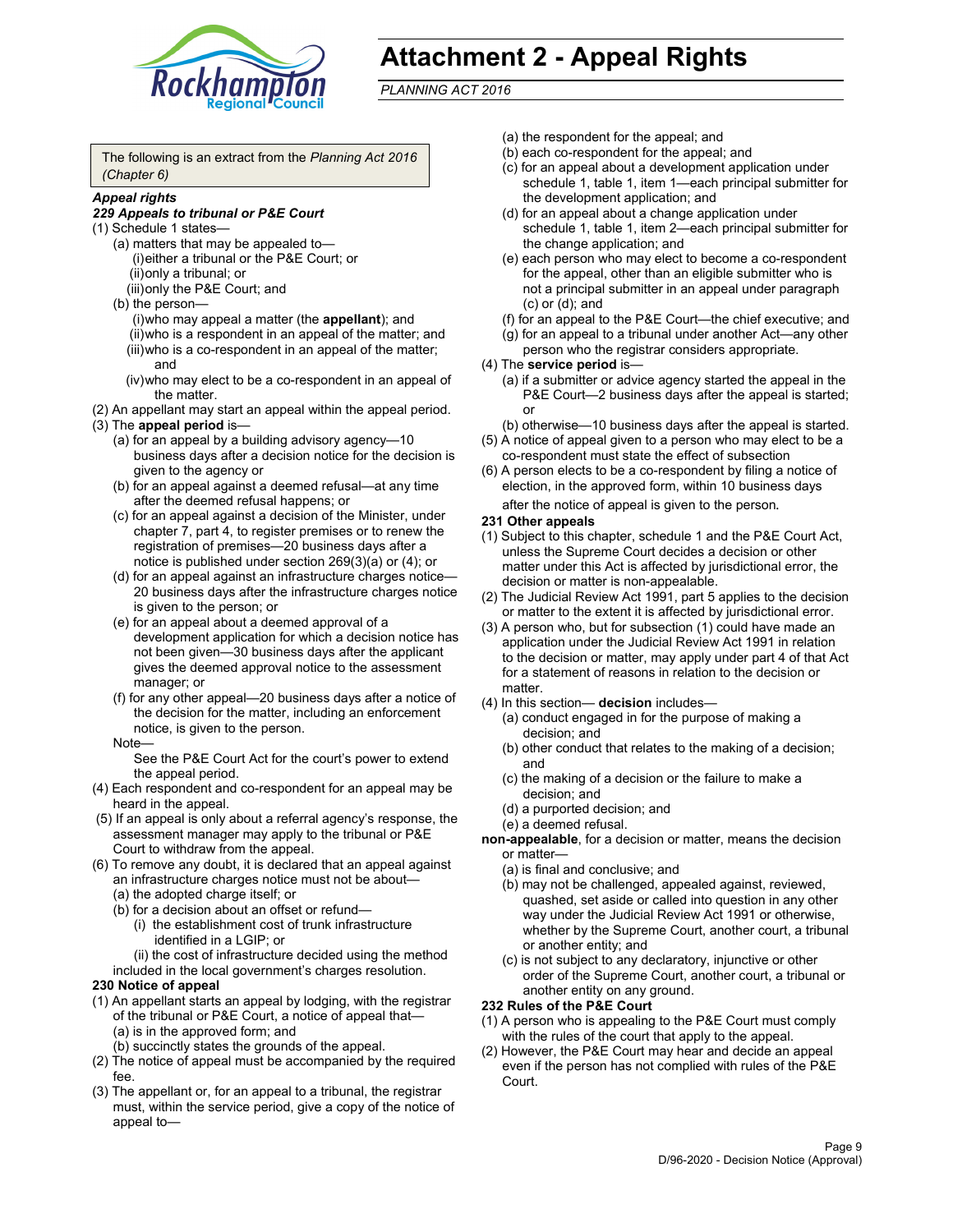

## **Appeal Rights**

*PLANNING ACT 2016*

## **Schedule 1**

## **Appeals section 229**

- **1 Appeal rights and parties to appeals**
- (1) Table 1 states the matters that may be appealed to—(a) the P&E court; or (b) a tribunal.
- (2) However, table 1 applies to a tribunal only if the matter involves—
	- (a) the refusal, or deemed refusal of a development application, for—
	- (i) a material change of use for a classified building; or
	- (ii) operational work associated with building work, a retaining wall, or a tennis court; or
	- (b) a provision of a development approval for—
	- (i) a material change of use for a classified building; or
- (ii) operational work associated with building work, a retaining wall, or a tennis court; or
	- (c) if a development permit was applied for—the decision to give a preliminary approval for—
		- (i) a material change of use for a classified building; or
	- (ii) operational work associated with building work, a retaining wall, or a tennis court; or
	- (d) a development condition if—
		- (i) the development approval is only for a material change of use that involves the use of a building classified under the Building Code as a class 2 building; and
		- (ii) the building is, or is proposed to be, not more than 3 storeys; and
		- (iii) the proposed development is for not more than 60 sole-occupancy units; or
	- (e) a decision for, or a deemed refusal of, an extension application for a development approval that is only for a material change of use of a classified building; or
	- (f) a decision for, or a deemed refusal of, a change application for a development approval that is only for a material change of use of a classified building; or
	- (g) a matter under this Act, to the extent the matter relates to—
		- (i) the Building Act, other than a matter under that Act that may or must be decided by the Queensland Building and Construction Commission; or
		- (ii) the Plumbing and Drainage Act, part 4 or 5; or
	- (h) a decision to give an enforcement notice in relation to a matter under paragraphs (a) to (g); or
	- (i) a decision to give an infrastructure charges notice; or
	- (j) the refusal, or deemed refusal, of a conversion application; or
	- (k) a matter that, under another Act, may be appealed to the tribunal; or
	- (l) a matter prescribed by regulation.
- (3) Also, table 1 does not apply to a tribunal if the matter
	- involves—
		- (a) for a matter in subsection  $(2)(a)$  to  $(d)$ 
			- (i) a development approval for which the development application required impact assessment; and
			- (ii) a development approval in relation to which the assessment manager received a properly made submission for the development application; or
	- (b) a provision of a development approval about the identification or inclusion, under a variation approval, of a matter for the development.
- (4) Table 2 states the matters that may be appealed only to the P&E Court.
- (5) Table 3 states the matters that may be appealed only to the tribunal.
- (6) In each table—
	- (a) column 1 states the appellant in the appeal; and
	- (b) column 2 states the respondent in the appeal; and
	- (c) column 3 states the co-respondent (if any) in the appeal; and
	- (d) column 4 states the co-respondents by election (if any) in the appeal.
- (7) If the chief executive receives a notice of appeal under section 230(3)(f), the chief executive may elect to be a corespondent in the appeal.

| Table 1<br>Appeals to the P&E Court and, for certain matters, to a tribunal                                                                                                                                                                                                                                                                    |                           |                                         |                                                       |  |  |
|------------------------------------------------------------------------------------------------------------------------------------------------------------------------------------------------------------------------------------------------------------------------------------------------------------------------------------------------|---------------------------|-----------------------------------------|-------------------------------------------------------|--|--|
| 1. Development applications<br>An appeal may be made against-<br>(a) the refusal of all or part of the development application; or<br>(b) the deemed refusal of the development application; or<br>(c) a provision of the development approval; or<br>(d) if a development permit was applied for—the decision to give a preliminary approval. |                           |                                         |                                                       |  |  |
| Column 1                                                                                                                                                                                                                                                                                                                                       | Column 2                  | Column 3                                | Column 4                                              |  |  |
| Appellant                                                                                                                                                                                                                                                                                                                                      | Respondent                | Co-respondent<br>$($ if any $)$         | Co-respondent by election<br>$(if$ anv)               |  |  |
| The applicant                                                                                                                                                                                                                                                                                                                                  | The assessment<br>manager | If the appeal is about<br>a concurrence | 1 A concurrence agency that is<br>not a co-respondent |  |  |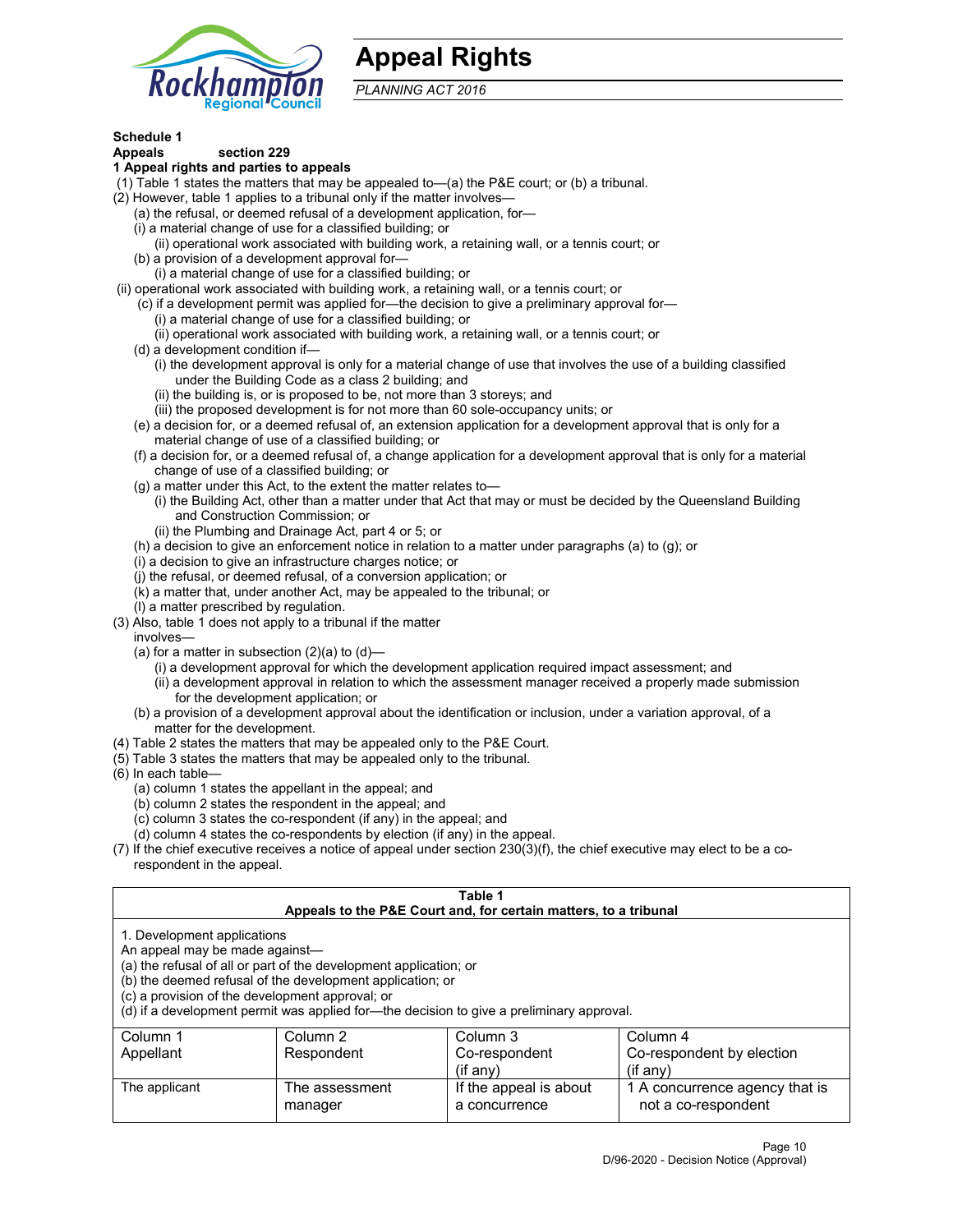| Table 1<br>Appeals to the P&E Court and, for certain matters, to a tribunal                                                                                                                        |                                                                                                                               |                                                                 |                                                                                                                                                                                                                                                                                                                                                 |  |
|----------------------------------------------------------------------------------------------------------------------------------------------------------------------------------------------------|-------------------------------------------------------------------------------------------------------------------------------|-----------------------------------------------------------------|-------------------------------------------------------------------------------------------------------------------------------------------------------------------------------------------------------------------------------------------------------------------------------------------------------------------------------------------------|--|
| 2. Change applications<br>An appeal may be made against-                                                                                                                                           |                                                                                                                               | agency's referral<br>response-the<br>concurrence agency         | 2 If a chosen Assessment<br>manager is the respondent-<br>the prescribed assessment<br>manager<br>3 Any eligible advice agency for<br>the application<br>4 Any eligible submitter for the<br>application<br>(a) a responsible entity's decision for a change application, other than a decision made by the P&E court; or                       |  |
| (b) a deemed refusal of a change application.<br>Column 1<br>Appellant                                                                                                                             | Column $\overline{2}$<br>Respondent                                                                                           | Column 3<br>Co-respondent<br>(if any)                           | Column 4<br>Co-respondent by election<br>(if any)                                                                                                                                                                                                                                                                                               |  |
| 1 The applicant<br>2 If the responsible<br>entity is the<br>assessment<br>manager-an<br>affected entity that<br>gave a pre-request<br>notice or response<br>notice                                 | The responsible<br>entity                                                                                                     | If an affected entity<br>starts the appeal-the<br>applicant     | 1 A concurrence agency for the<br>development application<br>2 If a chosen assessment<br>manager is the respondent-<br>the prescribed assessment<br>manager<br>3 A private certifier for the<br>development application<br>4 Any eligible advice agency for<br>the change application<br>5 Any eligible submitter for the<br>change application |  |
| 3. Extension applications<br>An appeal may be made against-                                                                                                                                        | (a) the assessment manager's decision about an extension application; or<br>(b) a deemed refusal of an extension application. |                                                                 |                                                                                                                                                                                                                                                                                                                                                 |  |
| Column 1<br>Appellant                                                                                                                                                                              | Column <sub>2</sub><br>Respondent                                                                                             | Column 3<br>Co-respondent<br>(if any)                           | Column 4<br>Co-respondent by election<br>(if any)                                                                                                                                                                                                                                                                                               |  |
| 1 The applicant<br>1<br>For a matter other<br>than a deemed<br>refusal of an<br>extension<br>application $-$ a<br>concurrence<br>agency, other than<br>the chief executive,<br>for the application | The assessment<br>manager                                                                                                     | If a concurrence<br>agency starts the<br>appeal - the applicant | If a chosen assessment<br>manager is the respondent - the<br>prescribed assessment manager                                                                                                                                                                                                                                                      |  |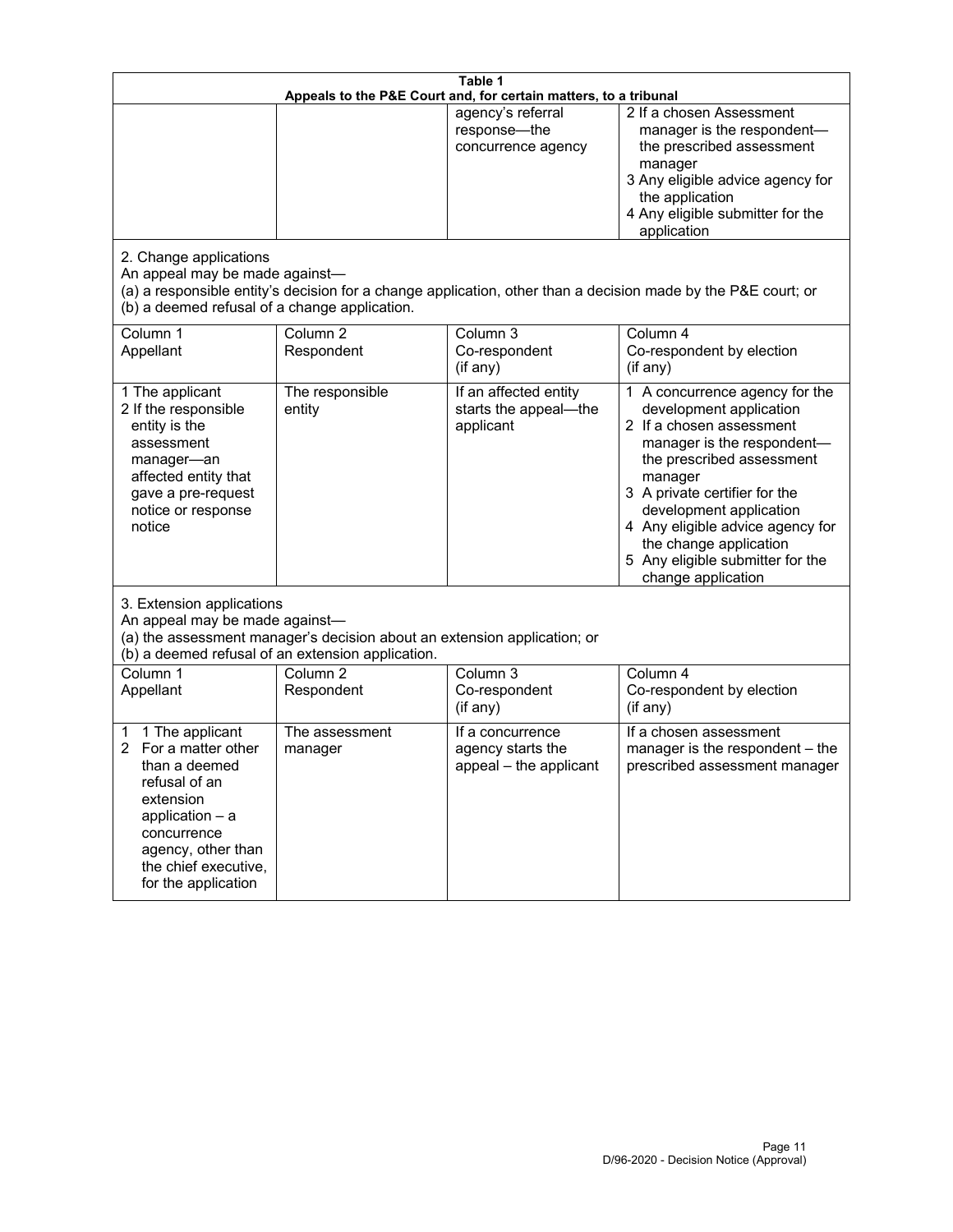#### **Table 1 Appeals to the P&E Court and, for certain matters, to a tribunal**

4. Infrastructure charges notices

An appeal may be made against an infrastructure charges notice on 1 or more of the following grounds

- a) The notice involved an error relating to
	- (i) The application of the relevant adopted charge; or

Examples of errors in applying an adopted charge –

- The incorrect application of gross floor area for a non-residential development
- Applying an incorrect 'use category', under a regulation, to the development
- (i) The working out of extra demands, for section 120; or
- (ii) An offset or refund; or
- b) The was no decision about an offset or refund; or
- c) If the infrastructure charges notice states a refund will be given the timing for giving the refund; or
- d) The amount of the charge is so unreasonable that no reasonable relevant local government could have imposed the amount.

| Column 1<br>Appellant                                    | Column 2<br>Respondent                                                    | Column 3<br>Co-respondent<br>(i f any) | Column 4<br>Co-respondent by election<br>(i f any) |
|----------------------------------------------------------|---------------------------------------------------------------------------|----------------------------------------|----------------------------------------------------|
| The person given the<br>Infrastructure charges<br>notice | The local government<br>that gave the<br>infrastructure charges<br>notice |                                        |                                                    |

5. Conversion applications

An appeal may be made against—

(a) the refusal of a conversion application; or

(b) a deemed refusal of a conversion application.

| Column 1      | Column 2                | Column 3       | Column 4                  |
|---------------|-------------------------|----------------|---------------------------|
| Appellant     | Respondent              | Co-respondent  | Co-respondent by election |
|               |                         | $($ if any $)$ | $(if$ any)                |
|               |                         |                |                           |
| The applicant | The local government    |                |                           |
|               | to which the conversion |                |                           |
|               | application was made    |                |                           |

6. Enforcement notices

An appeal may be made against the decision to give an enforcement notice.

| Column 1<br>Appellant                      | Column 2<br>Respondent       | Column 3<br>Co-respondent<br>(if any) | Column 4<br>Co-respondent by election<br>(i f any)                                                                                                                         |
|--------------------------------------------|------------------------------|---------------------------------------|----------------------------------------------------------------------------------------------------------------------------------------------------------------------------|
| The person given the<br>enforcement notice | The enforcement<br>authority |                                       | If the enforcement authority is<br>not the local government for<br>the premises in relation to which<br>the offence is alleged to have<br>happened-the local<br>government |

#### **Table 2 Appeals to the P&E Court only**

1. Appeals from tribunal

An appeal may be made against a decision of a tribunal, other than a decision under

section 252, on the ground of—

(a) an error or mistake in law on the part of the tribunal; or

(b) jurisdictional error.

| Column 1<br>Appellant                             | Column 2<br>Respondent                                    | Column 3<br>Co-respondent<br>$(if$ any) | Column 4<br>Co-respondent by election<br>$(if$ any) |
|---------------------------------------------------|-----------------------------------------------------------|-----------------------------------------|-----------------------------------------------------|
| A party to the<br>proceedings for the<br>decision | The other party to the<br>proceedings for the<br>decision | $\overline{\phantom{a}}$                |                                                     |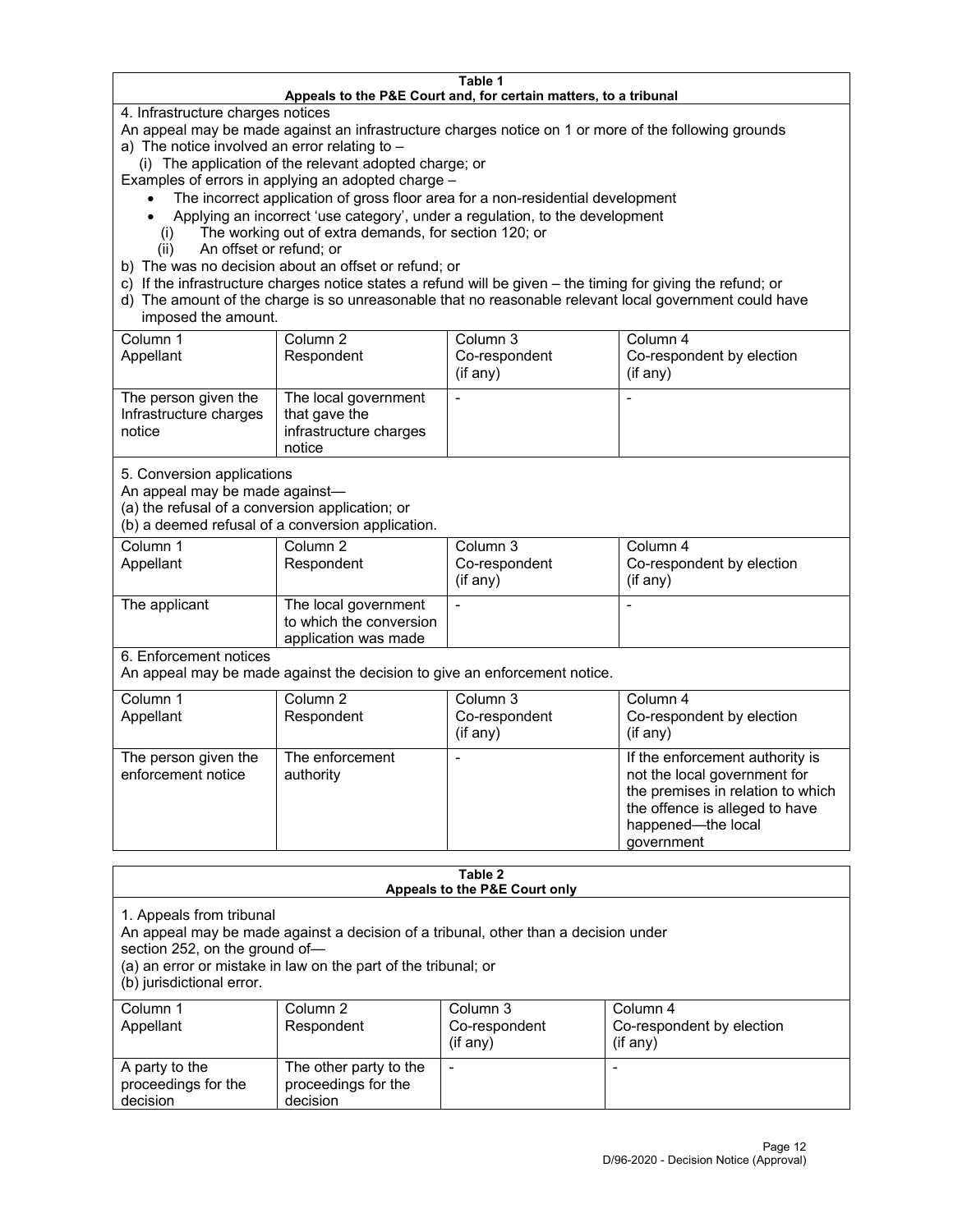#### **Table 2 Appeals to the P&E Court only**

2. Eligible submitter appeals

An appeal may be made against the decision to give a development approval, or an approval for a change application, to the extent that the decision relates to—

(a) any part of the development application for the development approval that required impact assessment; or (b) a variation request.

| Column 1<br>Appellant                                                                                                                                                                        | Column 2<br>Respondent                                                                                                     | Column 3<br>Co-respondent<br>$(i$ f any $)$                                                                             | Column 4<br>Co-respondent by election<br>$($ if any $)$ |
|----------------------------------------------------------------------------------------------------------------------------------------------------------------------------------------------|----------------------------------------------------------------------------------------------------------------------------|-------------------------------------------------------------------------------------------------------------------------|---------------------------------------------------------|
| 1 For a development<br>application-an<br>eligible submitter for<br>the development<br>application<br>2 For a change<br>application-an<br>eligible submitter for<br>the change<br>application | 1 For a development<br>application-the<br>assessment<br>manager<br>2 For a change<br>application-the<br>responsible entity | 1 The applicant<br>2 If the appeal is<br>about a concurrence<br>agency's referral<br>response—the<br>concurrence agency | Another eligible<br>submitter for the<br>application    |

3. Eligible submitter and eligible advice agency appeals

An appeal may be made against a provision of a development approval, or failure to

include a provision in the development approval, to the extent the matter relates to—

(a) any part of the development application or the change application, for the development approval, that required impact assessment; or

(b) a variation request.

| Column 1<br>Appellant                                                                                                                                                                                                                                                                         | Column <sub>2</sub><br>Respondent                                                                                          | Column 3<br>Co-respondent<br>(if any)                                                                                   | Column 4<br>Co-respondent by election<br>(if any) |
|-----------------------------------------------------------------------------------------------------------------------------------------------------------------------------------------------------------------------------------------------------------------------------------------------|----------------------------------------------------------------------------------------------------------------------------|-------------------------------------------------------------------------------------------------------------------------|---------------------------------------------------|
| 1 For a development<br>application-an<br>eligible submitter for<br>the development<br>application<br>2 For a change<br>application-an<br>eligible submitter for<br>the change<br>application<br>3 An eligible advice<br>agency for the<br>development<br>application or<br>change application | 1 For a development<br>application-the<br>assessment<br>manager<br>2 For a change<br>application-the<br>responsible entity | 1 The applicant<br>2 If the appeal is<br>about a concurrence<br>agency's referral<br>response—the<br>concurrence agency | Another eligible submitter for the<br>application |
| 4. Compensation claims<br>An appeal may be made against-<br>(a) a decision under section 32 about a compensation claim; or<br>(b) a decision under section 265 about a claim for compensation; or<br>(c) a deemed refusal of a claim under paragraph (a) or (b).                              |                                                                                                                            |                                                                                                                         |                                                   |
| Column <sub>1</sub><br>Appellant                                                                                                                                                                                                                                                              | Column <sub>2</sub><br>Respondent                                                                                          | Column 3<br>Co-respondent<br>(if any)                                                                                   | Column 4<br>Co-respondent by election<br>(if any) |
| A person dissatisfied<br>with the decision                                                                                                                                                                                                                                                    | The local<br>government to which<br>the claim was made                                                                     |                                                                                                                         | $\blacksquare$                                    |
| 5. Registered premises                                                                                                                                                                                                                                                                        |                                                                                                                            |                                                                                                                         |                                                   |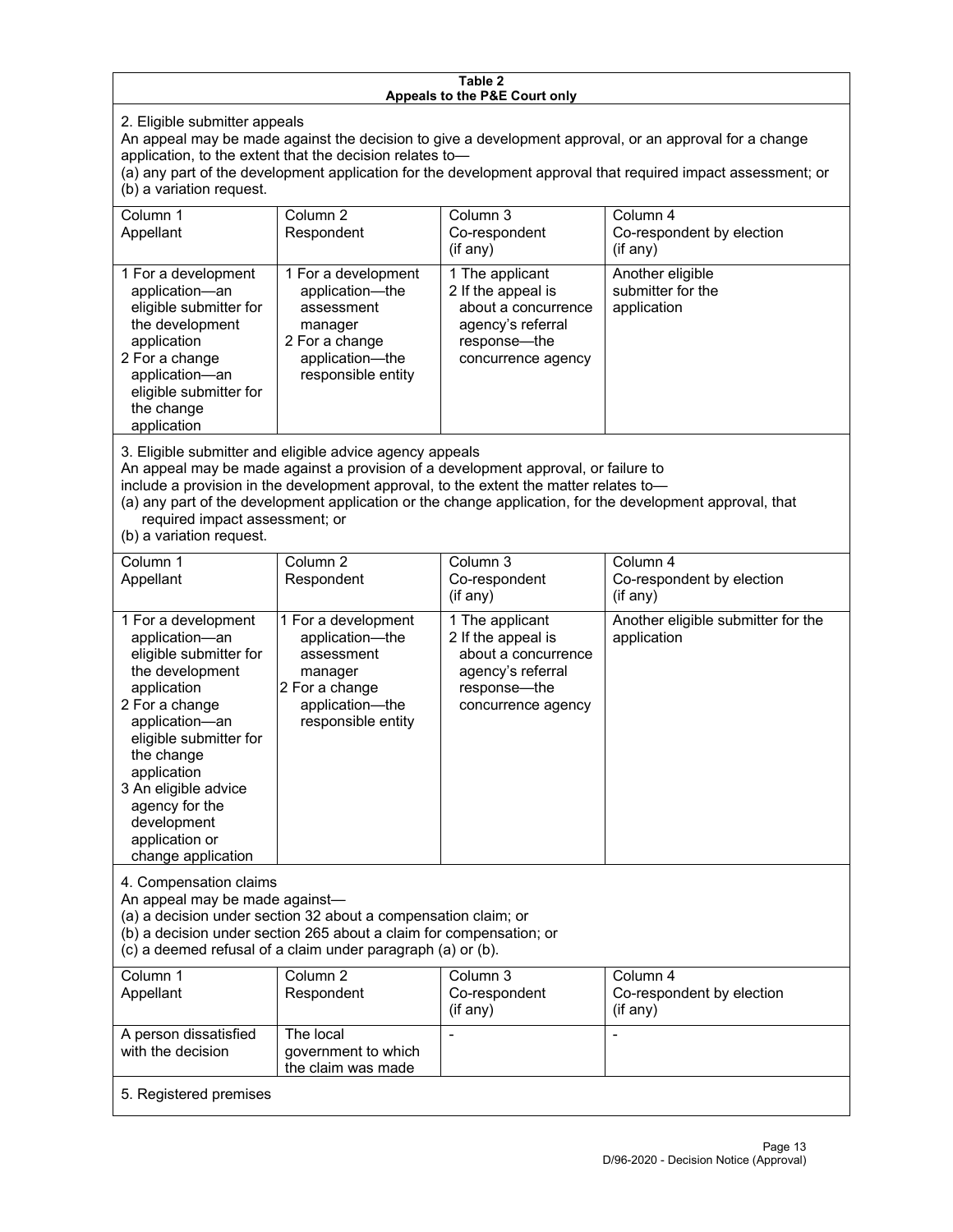| Table 2<br>Appeals to the P&E Court only                                                                                                                                                                                                                                                                             |                                   |                                                  |                                                                                                                                                                             |  |
|----------------------------------------------------------------------------------------------------------------------------------------------------------------------------------------------------------------------------------------------------------------------------------------------------------------------|-----------------------------------|--------------------------------------------------|-----------------------------------------------------------------------------------------------------------------------------------------------------------------------------|--|
| An appeal may be made against a decision of the Minister under chapter 7, part 4.                                                                                                                                                                                                                                    |                                   |                                                  |                                                                                                                                                                             |  |
|                                                                                                                                                                                                                                                                                                                      |                                   |                                                  |                                                                                                                                                                             |  |
| Column 1<br>Appellant                                                                                                                                                                                                                                                                                                | Column <sub>2</sub><br>Respondent | Column <sub>3</sub><br>Co-respondent<br>(if any) | Column 4<br>Co-respondent by election<br>$($ if any $)$                                                                                                                     |  |
| 1 A person given a<br>decision notice about<br>the decision<br>2 If the decision is to<br>register premises or<br>renew the<br>registration of<br>premises-an owner<br>or occupier of<br>premises in the<br>affected area for the<br>registered premises<br>who is dissatisfied<br>with the decision                 | The Minister                      |                                                  | If an owner or occupier starts the<br>appeal - the owner of the<br>registered premises                                                                                      |  |
| 6. Local laws<br>An appeal may be made against a decision of a local government, or conditions applied,<br>under a local law about-<br>(a) the use of premises, other than a use that is the natural and ordinary consequence of prohibited<br>development; or<br>(b) the erection of a building or other structure. |                                   |                                                  |                                                                                                                                                                             |  |
| Column 1<br>Appellant                                                                                                                                                                                                                                                                                                | Column <sub>2</sub><br>Respondent | Column 3<br>Co-respondent<br>(if any)            | Column 4<br>Co-respondent by election<br>(if any)                                                                                                                           |  |
| A person who-<br>(a) applied for the<br>decision; and<br>(b) is dissatisfied with<br>the decision or<br>conditions.                                                                                                                                                                                                  | The local government              | $\blacksquare$                                   | $\blacksquare$                                                                                                                                                              |  |
|                                                                                                                                                                                                                                                                                                                      |                                   | Table 3                                          |                                                                                                                                                                             |  |
| Appeals to the tribunal only<br>1. Building advisory agency appeals<br>An appeal may be made against giving a development approval for building work to the extent the building<br>work required code assessment against the building assessment provisions.                                                         |                                   |                                                  |                                                                                                                                                                             |  |
| Column 1<br>Appellant                                                                                                                                                                                                                                                                                                | Column <sub>2</sub><br>Respondent | Column <sub>3</sub><br>Co-respondent<br>(if any) | Column 4<br>Co-respondent by election<br>(if any)                                                                                                                           |  |
| A building advisory<br>agency for the<br>development application<br>related to the approval                                                                                                                                                                                                                          | The assessment<br>manager         | The applicant                                    | 1 A concurrence agency for the<br>development application<br>related to the approval<br>2 A private certifier for the<br>development application<br>related to the approval |  |
| 3. Certain decisions under the Building Act and the Plumbing and Drainage Act<br>An appeal may be made against a decision under-<br>(a) the Building Act, other than a decision made by the Queensland Building and Construction Commission; or<br>(b) the Plumbing and Drainage Act, part 4 or 5.                   |                                   |                                                  |                                                                                                                                                                             |  |
| Column 1<br>Appellant                                                                                                                                                                                                                                                                                                | Column <sub>2</sub><br>Respondent | Column 3<br>Co-respondent<br>(if any)            | Column 4<br>Co-respondent by election<br>(if any)                                                                                                                           |  |